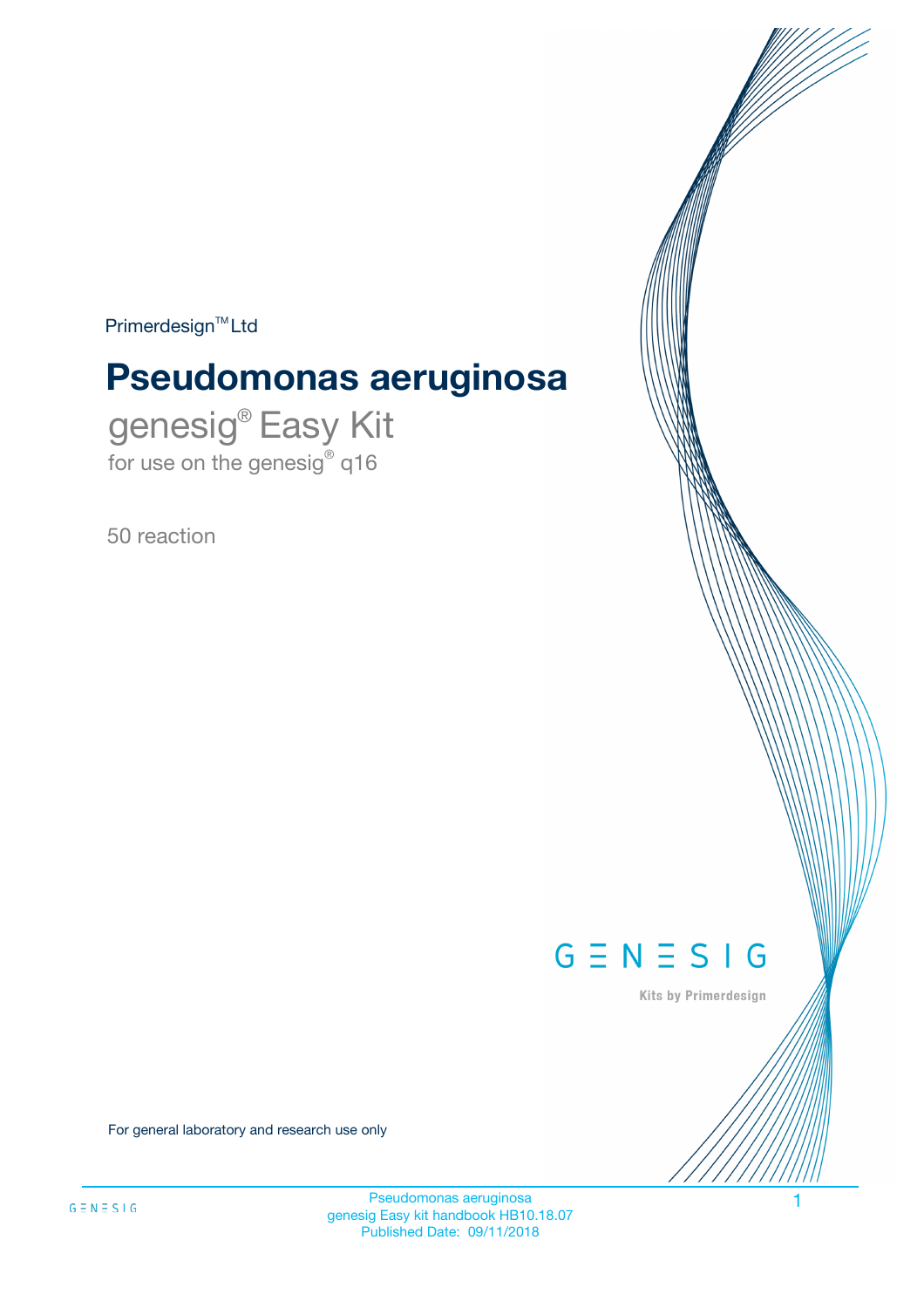# genesig® Easy: at a glance guide

#### **For each DNA test**

| Component                 | <b>Volume</b>   | Lab-in-a-box pipette |  |
|---------------------------|-----------------|----------------------|--|
| P.aeruginosa reaction mix | $10 \mu$        |                      |  |
| <b>Your DNA sample</b>    | 10 <sub>µ</sub> |                      |  |

#### **For each positive control**

| Component                 | Volume   | Lab-in-a-box pipette |  |
|---------------------------|----------|----------------------|--|
| P.aeruginosa reaction mix | 10 µl    |                      |  |
| Positive control template | $10 \mu$ |                      |  |

#### **For each negative control**

| Component                 | Volume          | Lab-in-a-box pipette |  |
|---------------------------|-----------------|----------------------|--|
| P.aeruginosa reaction mix | 10 <sub>µ</sub> |                      |  |
| <u>Water</u>              | 10 <sub>µ</sub> |                      |  |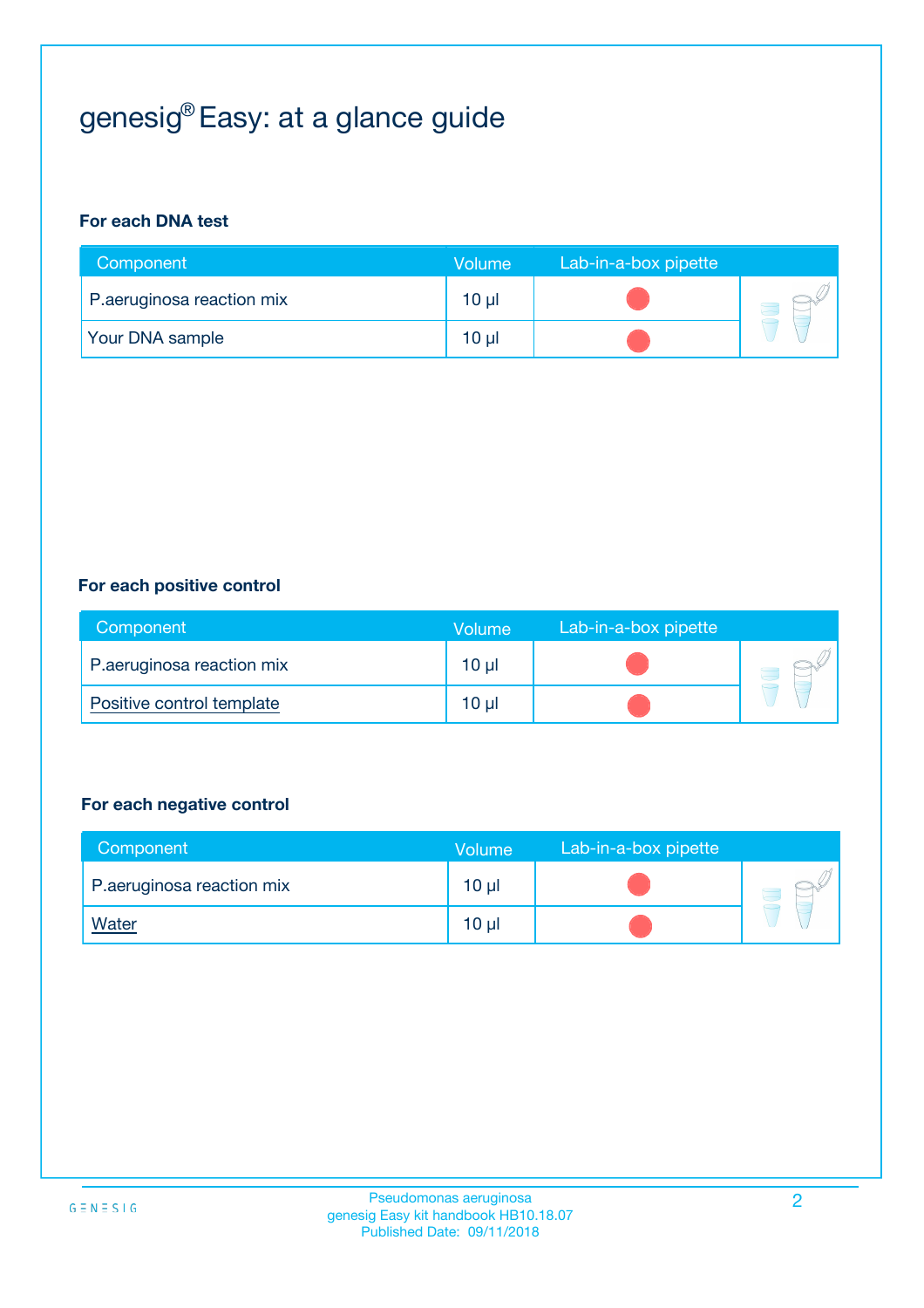# Kit Contents



## Reagents and equipment to be supplied by the user

#### **genesig® q16 instrument**

#### **genesig® Easy Extraction Kit**

This kit is designed to work well with all processes that yield high quality RNA and DNA but the genesig Easy extraction method is recommended for ease of use.

#### **genesig® Lab-In-A-Box**

The genesig Lab-In-A-Box contains all of the pipettes, tips and racks that you will need to use a genesig Easy kit. Alternatively if you already have these components and equipment these can be used instead.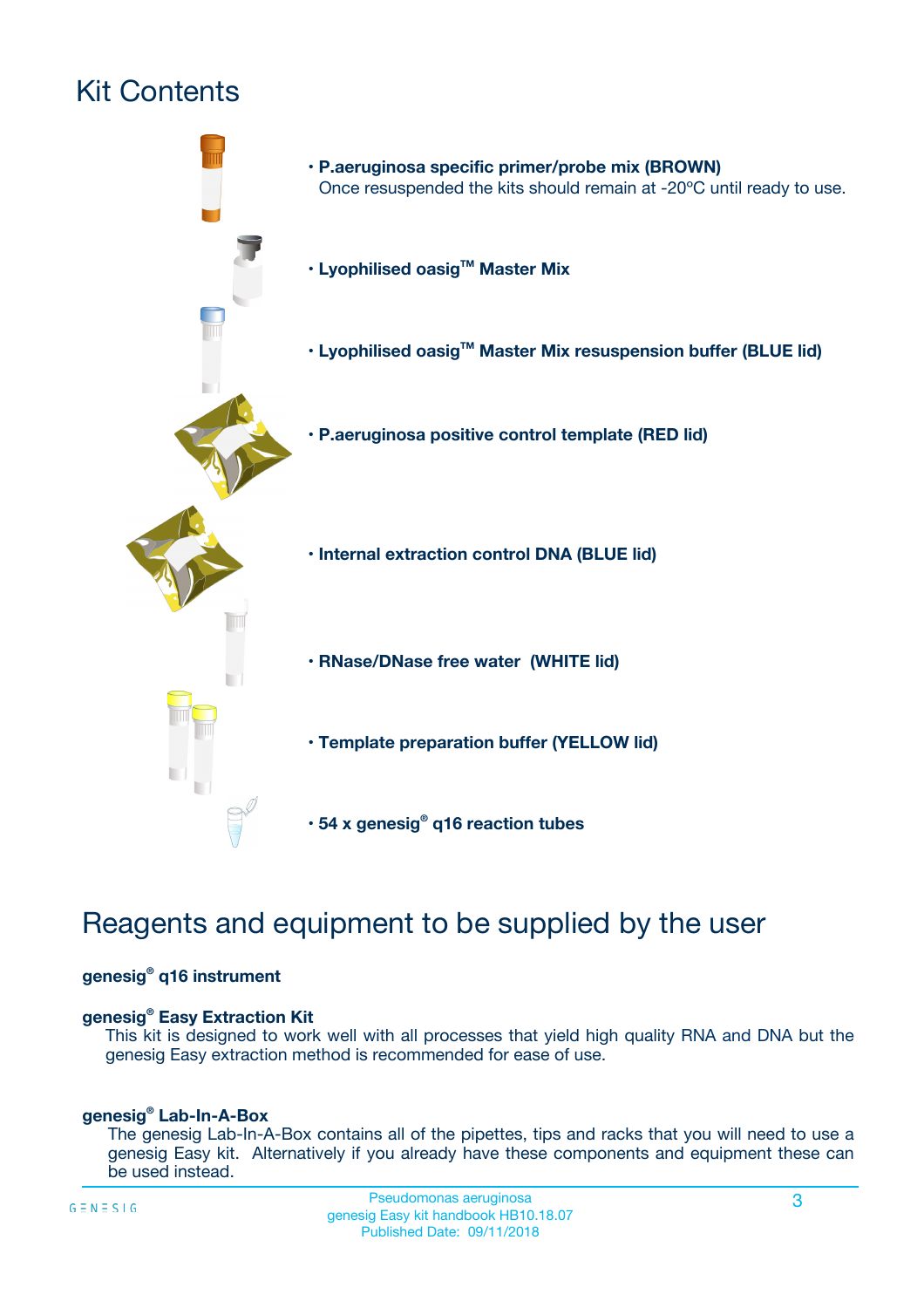## Step-by-step guide

### 1. Create your reaction mix



Use the blue pipette to transfer 500µl**\*** of the oasig Master Mix resuspension buffer into the tube of lyophilised oasig Master Mix and mix well by gently swirling. Then transfer all of that master mix into the brown tube labelled P.aeruginosa primers/probe.

**\***Transfering 525µl of the oasig Master Mix resuspension buffer to your oasig Master Mix (instead of the 500µl recommended above) will enable you to take full advantage of the 50 reactions by accounting for volume losses during pipetting. In order to do so with the genesig Easy fixed volume pipettes use 1x blue, 2x red and 1x grey pipettes to make the total volume. Please be assured that this will not adversely affect the efficiency of the test.

Cap and shake tube to mix. A thorough shake is essential to ensure that all components are resuspended. **Failure to mix well can produce poor kit performance.**

Leave to stand for 5 minutes. Now your reaction mix is ready to use.

Store the reaction mix in the freezer from hereon.

#### Top tip

- Ensure that the reaction mix is mixed thoroughly before each use by shaking.
- **•** Once resuspended do not expose genesig Easy kit to temperatures above -20°C for longer than 30 minutes at a time.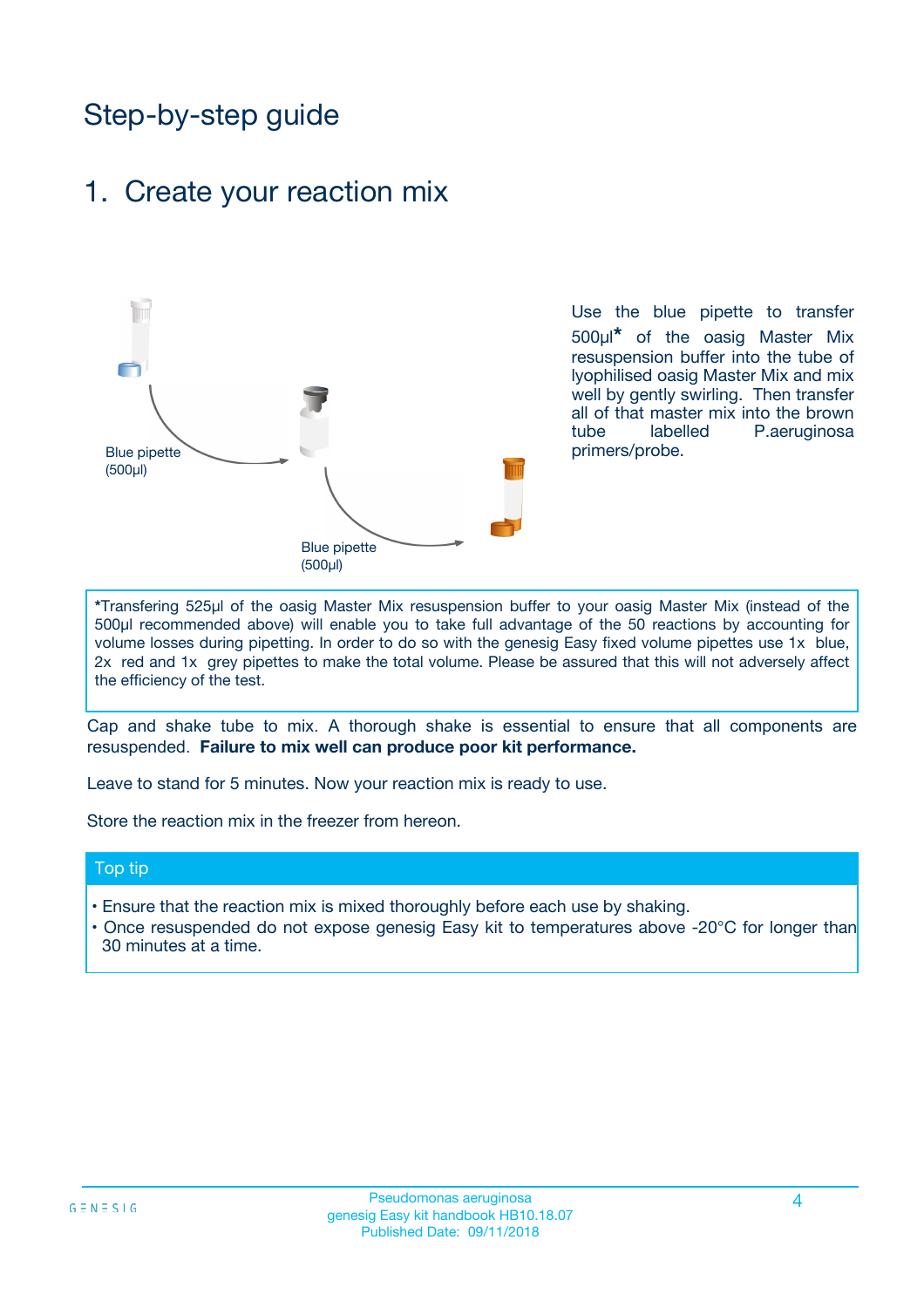# 2. Internal extraction control



Use the blue pipette to transfer 1000µl (2 x 500µl) of template preparation buffer into the Internal Extraction Control DNA tube. Cap and shake tube to mix.

Your kit contains Internal Extraction Control DNA. This is added to your biological sample at the beginning of the DNA extraction process. It is extracted along with the DNA from your target of interest. The q16 will detect the presence of this Internal Extraction Control DNA at the same time as your target. This is the ideal way to show that your DNA extraction process has been successful.

#### **If you are using an alternative extraction kit:**

Use the red pipette to transfer 10µl of Internal Extraction Control DNA to your sample **after** the lysis buffer has been added then follow the rest of the extraction protocol.

#### **If you are using samples that have already been extracted:**

Use the grey pipette to transfer 5µl of Internal Extraction Control DNA to your extracted sample.

### 3. Add reaction mix to all reaction tubes



For every reaction to be run, use the red pipette to add 10µl of your P.aeruginosa reaction mix to every tube.

#### Top tip

- Always pipette the reaction mix directly into the bottom of the tube.
- You can label the tube lids to aid your reaction setup but avoid labelling tube sides.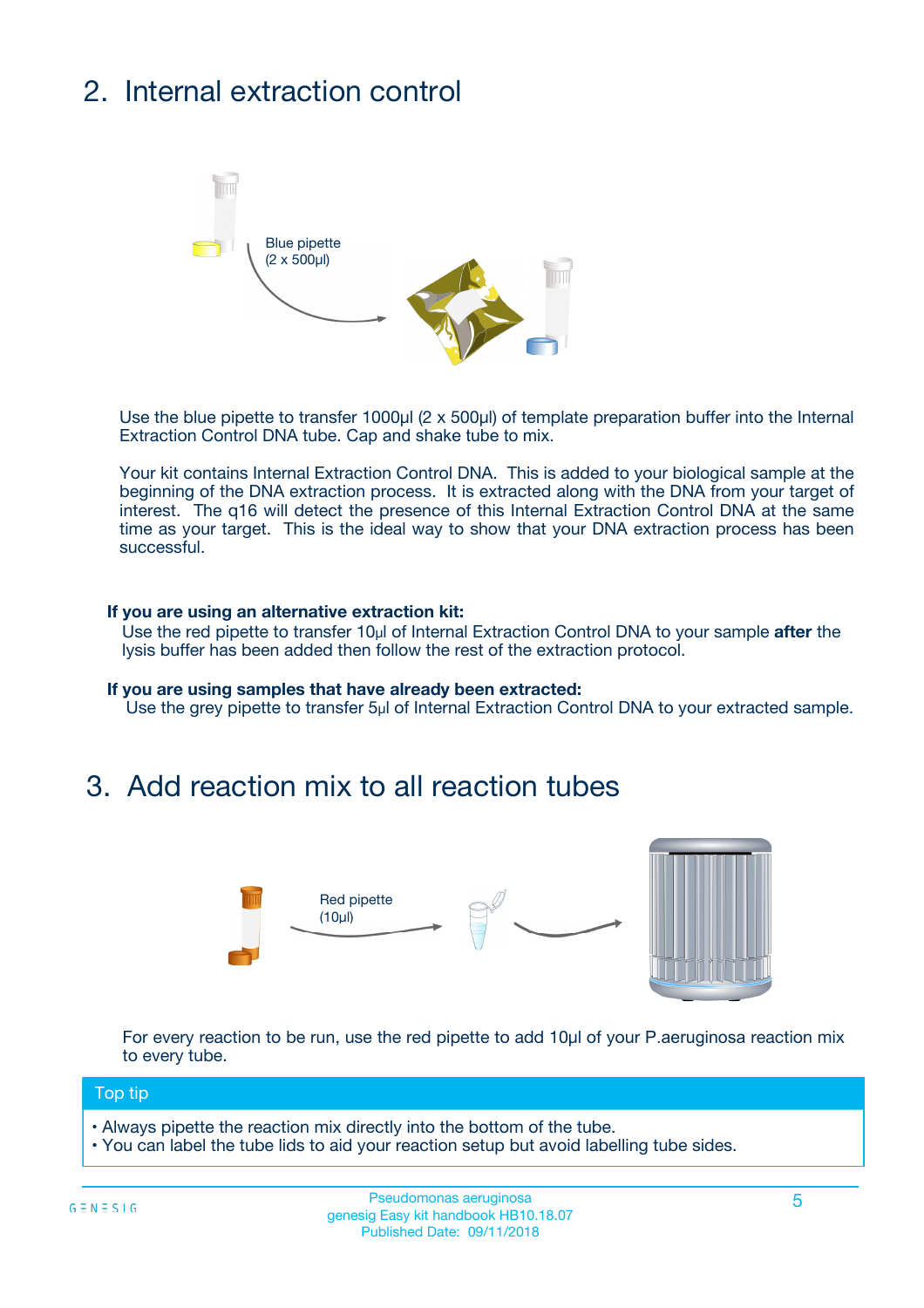### 4. Negative control



For each test you will require a negative control. Instead of DNA, water is used. This sample should typically prove negative thus proving that all of your positive samples really are positive.

To create a negative control reaction simply use the red pipette to add 10µl of the water to the required reaction tubes. Close these tubes after adding the water.

Because some genesig kit targets are common in the environment you may occasionally see a "late" signal in the negative control. The q16 software will take this into account accordingly.

#### Top tip

**•** Always add the water to the side of the tube to reduce the introduction of bubbles.

### 5. Set up a test



For each sample you wish to analyse, use the red pipette to add 10µl of your DNA sample to the required reaction tubes. Close these tubes after adding the sample. Always change pipette tips between samples.

#### Top tip

**•** Always add the DNA sample to the side of the tube to reduce the introduction of bubbles.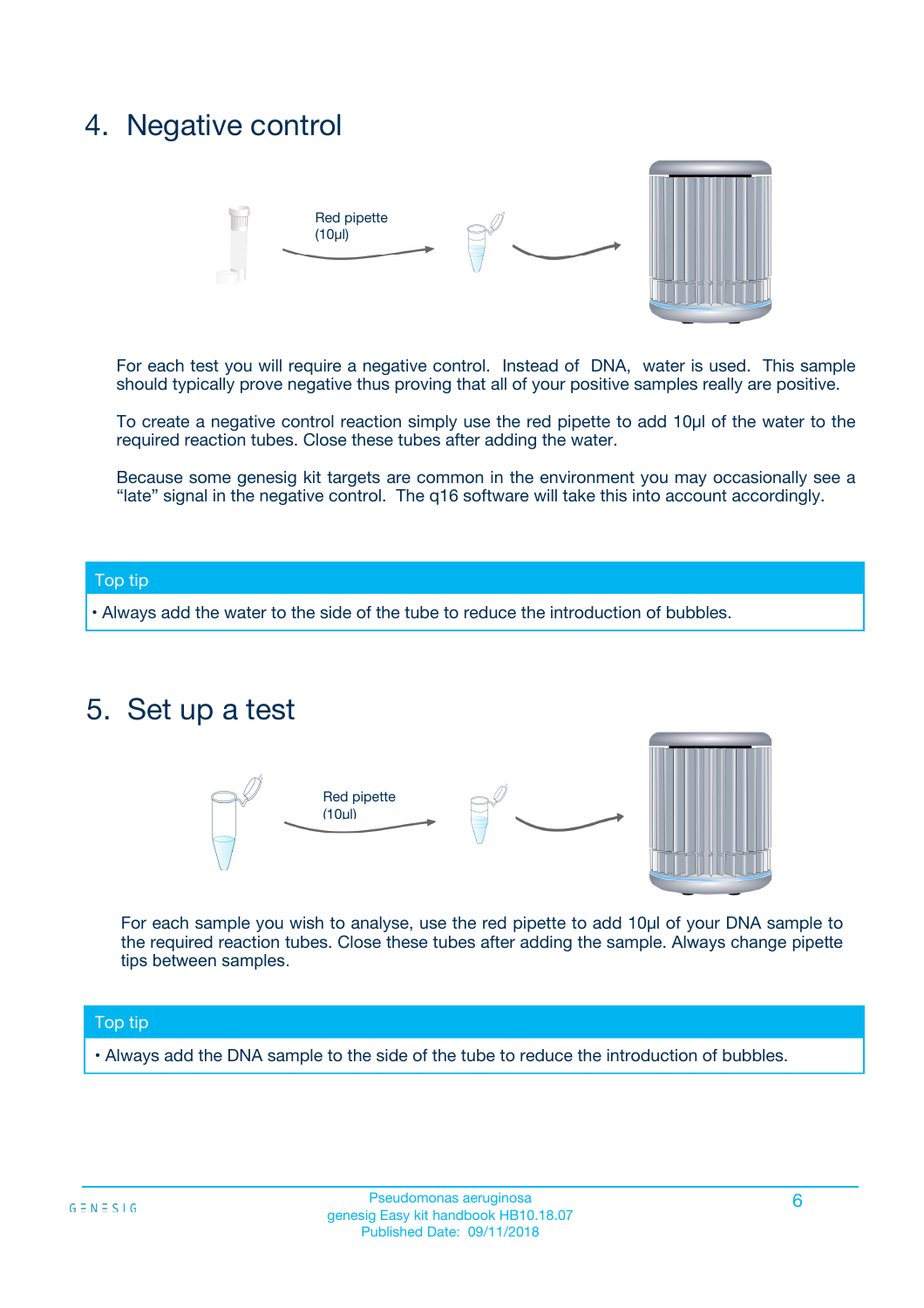### 6. Positive control



Use the blue pipette to transfer 1000µl (2 x 500µl) of template preparation buffer into the positive control template tube. Cap and shake tube to mix.

Each time you run a test you will require a positive control. This is a small portion of DNA from your target of interest. It serves two purposes:

1. It will always test positive so it shows that everything is working as it should be.

2. The q16 software knows how much DNA is present in the positive control. So it can automatically compare your sample of interest with the positive control to calculate the amount of target DNA in your sample.

To create a positive control reaction, simply use 10µl of the positive control instead of your DNA sample.



Take great care when setting up your positive control. The positive control template has the potential to give you a false positive signal in your other samples. Set positive controls up last after all other sample tubes are closed. Always change pipette tips between samples. You may even choose to set up positive controls in a separate room.

#### Top tip

**•** Always add the positive control to the side of the tube to reduce the introduction of bubbles.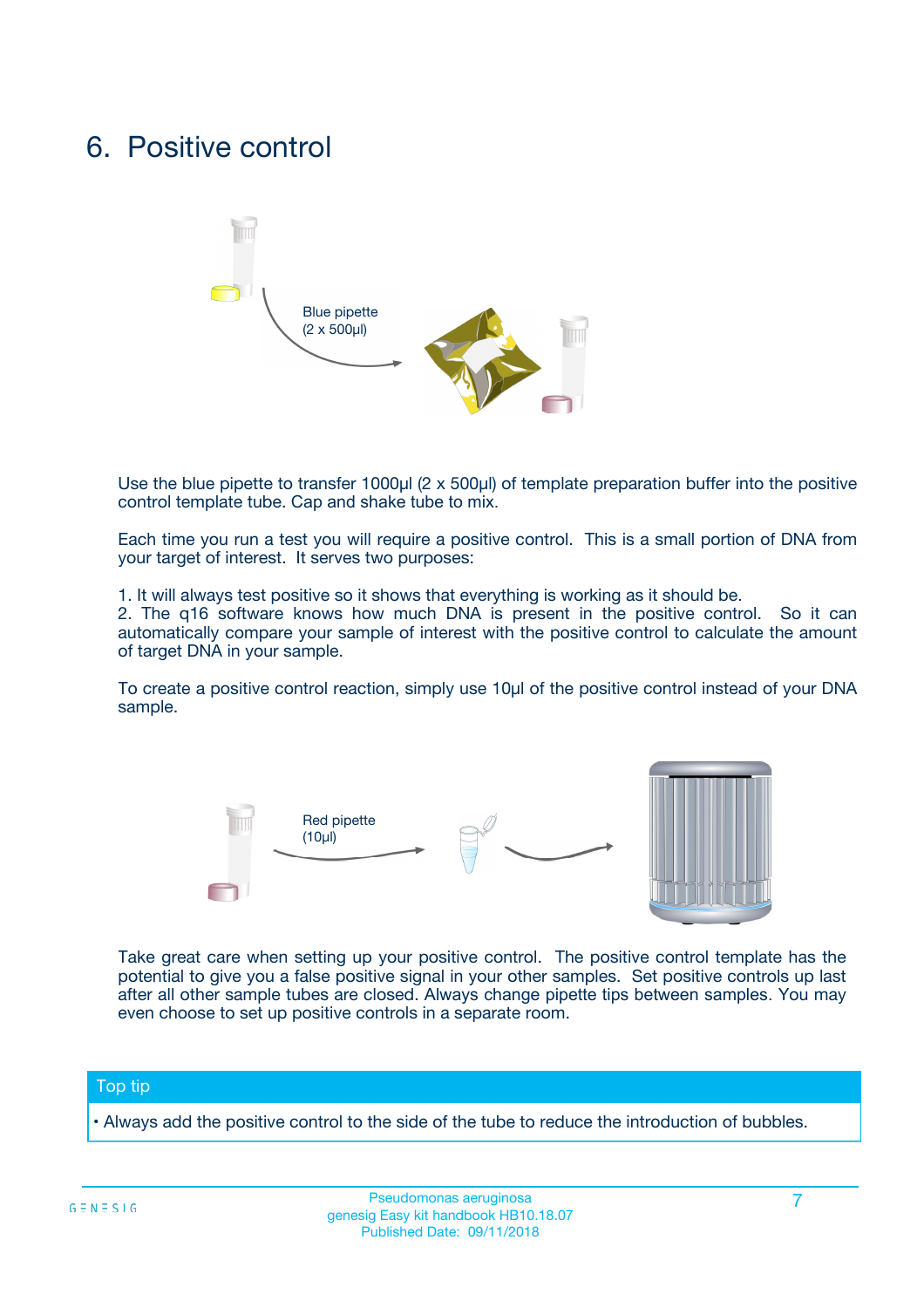# 7. Running the test

Place the tubes into the correct positions in your q16 as defined by the software, this may include positioning of empty tubes to ensure that the q16 lid is balanced. The run can then be started.

| genesig q16 PCR software - 1.2                                               |                                     | $\Box$                                                                                  |
|------------------------------------------------------------------------------|-------------------------------------|-----------------------------------------------------------------------------------------|
| Unsaved (New Experiment 2<br>$\vert \cdot \vert$<br><b>Open Experiments:</b> | <b>D</b> Open<br>Save<br>$\Box$ New | Save As<br><b>C</b> Close<br>$G \equiv N \equiv S \mid G$<br><b>&amp; Configuration</b> |
| Setup<br><b>Results</b><br><b>Stages:</b>                                    |                                     |                                                                                         |
| <b>Notes</b>                                                                 | Samples                             | <b>Tests</b>                                                                            |
| <b>Name and Details</b>                                                      | Color<br>Name                       | Note<br>Color<br>Note<br>Name                                                           |
| New Experiment 2017-10-26 11:06                                              | Sample 1                            | ع<br>条<br>Test 1                                                                        |
| Kit type: genesig® Easy Target Detection kit                                 | Sample 2                            |                                                                                         |
| Instrument Id.:                                                              | Sample 3                            | $\qquad \qquad \blacksquare$<br>$\qquad \qquad \blacksquare$                            |
| Run Completion Time:                                                         | Sample 4                            |                                                                                         |
| <b>Notes</b>                                                                 | Sample 5<br>A<br>v                  | $\triangle$<br>4<br>$\oplus$<br>₩                                                       |
| <b>Well Contents</b>                                                         |                                     | <b>Run</b>                                                                              |
| Pos.<br>Test                                                                 | Sample                              | <b>Run Status</b>                                                                       |
| Test 1<br>-1                                                                 | <b>Negative Control</b>             | $\blacktriangle$                                                                        |
| $\overline{2}$<br>Test 1                                                     | <b>Positive Control</b>             |                                                                                         |
| $\overline{\mathbf{3}}$<br>Test 1                                            | Sample 1                            | Show full log                                                                           |
| Test 1<br>$\overline{4}$                                                     | Sample 2                            |                                                                                         |
| 5<br>Test 1                                                                  | Sample 3                            | <b>Run Control</b>                                                                      |
| 6<br>Test 1                                                                  | Sample 4                            |                                                                                         |
| $\overline{7}$<br>Test 1                                                     | Sample 5                            |                                                                                         |
| 8                                                                            |                                     | $\triangleright$ Start Run<br>Abort Run                                                 |
| <b>JOD FURTY TUDE TO BUILDED IN</b>                                          |                                     | $\overline{\mathbf{v}}$                                                                 |

#### Top tip

- Before loading tubes into the q16, check for bubbles! Flick the bottom of the tubes to remove any bubbles that may have formed during the test setup.
- Apply centrifugal force with a sharp wrist action to ensure all solution is at the bottom of the reaction tube.
- When repeating a test you can use a previous file as a template by clicking 'open' then selecting File name > Files of Type > Experiment file as template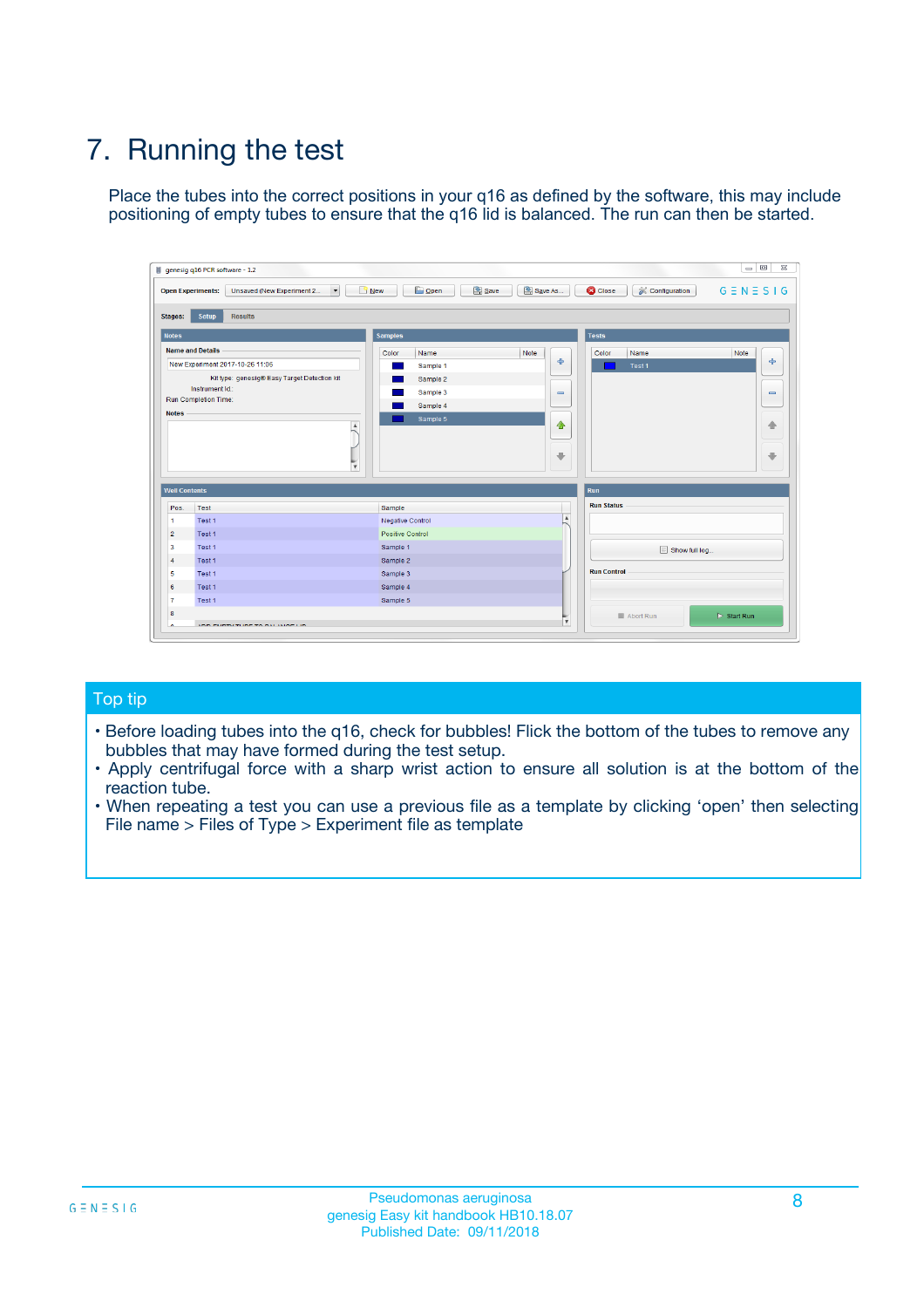## What do my results mean?

Analysis of your data is carried out automatically by the genesig q16. The following information is designed to help you fully understand a result or to troubleshoot:

### "Positive"

#### **Explanation**

Your sample has produced a positive result. Your target of interest is present and you can use the reported quantity.

"Negative"

#### **Explanation**

Your sample has produced a negative result. The target is not present in your sample.

### "Test contaminated"

#### **Explanation**

The Negative Control should be completely free of any DNA. If you see this error message it means that at some point during the setup, the Negative Control has been contaminated with DNA and has given a positive signal. This contamination has invalidated the test. The Positive Control and your test samples are both possible sources of contaminating DNA. The genesig q16 reaction tubes from previous runs will also contain very high amounts of DNA so it is important that these are carefully disposed of after the run is completed and NEVER OPENED. It may be the case that your kits have become contaminated which will lead to the same problem occurring repeatedly.

#### **Solutions**

1. Clean your working area using a commercial DNA remover solution to ensure the area is DNA free at the start of your run and re-run the test

2. If the problem persists then the kit has become contaminated and it will have to be discarded and replaced with a new kit. When you open the new kit, run a simple test to show that changing the kit has solved the problem. Prepare a test which includes only the Positive Control, the Negative Control and one 'mock sample'. For the 'mock sample' add water instead of any sample DNA. The result for the Negative Control and the mock sample should be negative indicating that contamination is no longer present.

#### **Preventive action**

An ideal lab set-up has a 'Clean area' where the test reagents are prepared and a 'sample area' where DNA samples and the Positive Control template are handled. The best workflow involves setting up all the test components (excluding the positive control template) in the clean area and then moving the tests to the sample area for sample and Positive Control addition. If this method is followed then the kit components are always kept away from possible sources of contamination. For extra security the Negative Control can be completely prepared and sealed in the clean area. All work areas should be decontaminated regularly with DNA remover.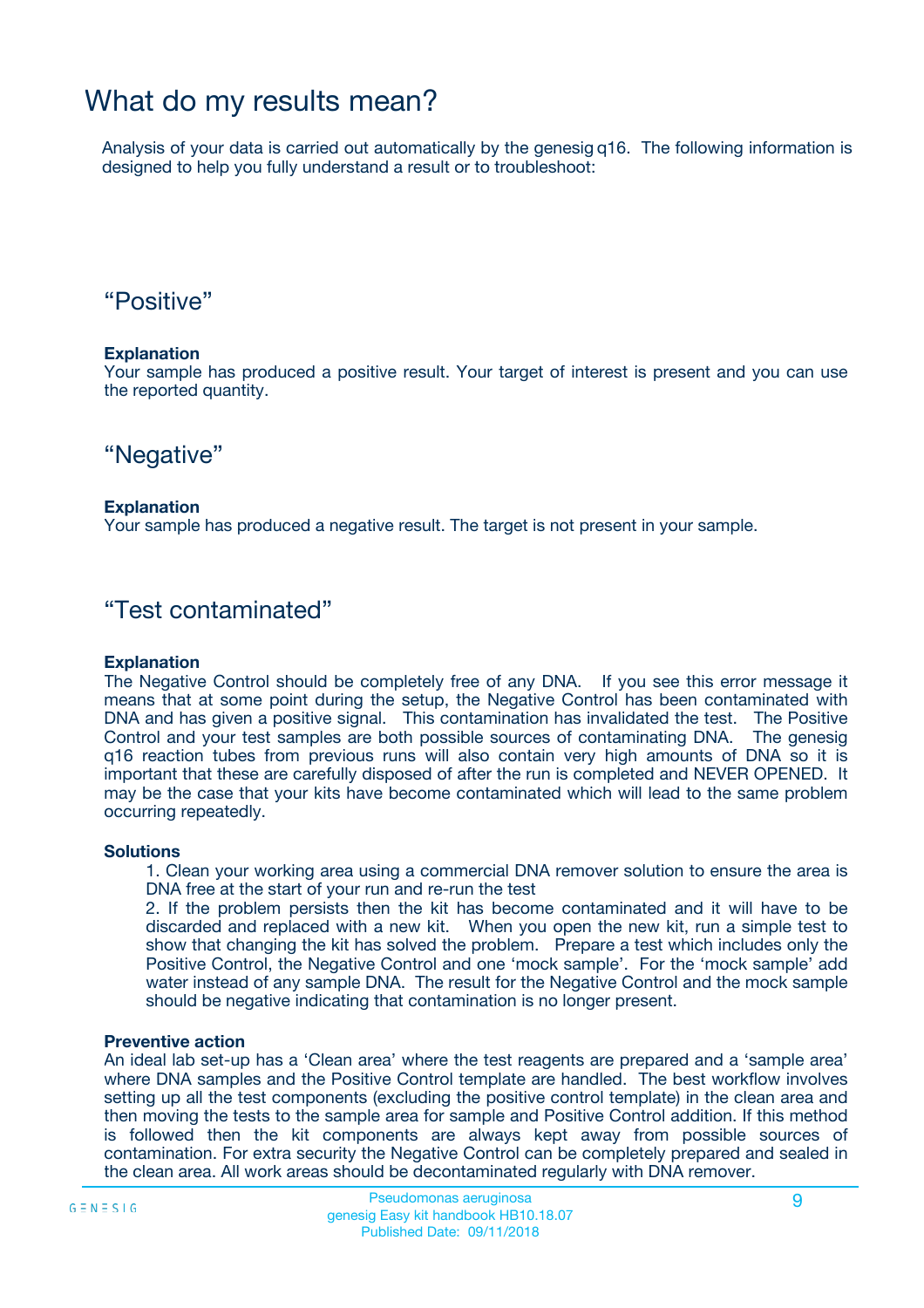### "Sample preparation failed"

#### **Explanation**

The test has failed because the quality of the sample was not high enough. The Internal Extraction Control component identifies whether the sample has been prepared correctly and is of suitable quality. This error message means that this quality control test has failed and the sample quality is not high enough for analysis.

#### **Solutions**

1. Check the sample preparation protocol for any user errors then repeat.

2. Poor quality samples can result from overloading the sample preparation protocol with too much starting material. Try reducing the amount of starting material then repeat.

3. Failing to add the Internal extraction Control DNA to your sample during the sample preparation protocol can also lead to a reported result of "sample preparation failed". Ensure that this step has not been overlooked or forgotten. If your samples are derived from an archive store or from a process separate from your genesig Easy extraction kit; you must add 5µl of Internal Extraction Control DNA into each 0.5ml of your sample to make it suitable for use on the q16.

### "Positive result, poor quality sample"

#### **Explanation**

The test is positive so if you are only interested in obtaining a 'present or absent' answer for your sample then your result is reliable. However, the test contains an Internal Extraction Control component that identifies if the sample is of high quality. This quality control test has failed and the sample is not therefore of high enough quality to accurately calculate the exact copy number of DNA present. If you require quantitative information for your sample then proceed with the solutions below.

#### **Solution**

For appropriate solutions, read the "Sample preparation failed" section of this handbook.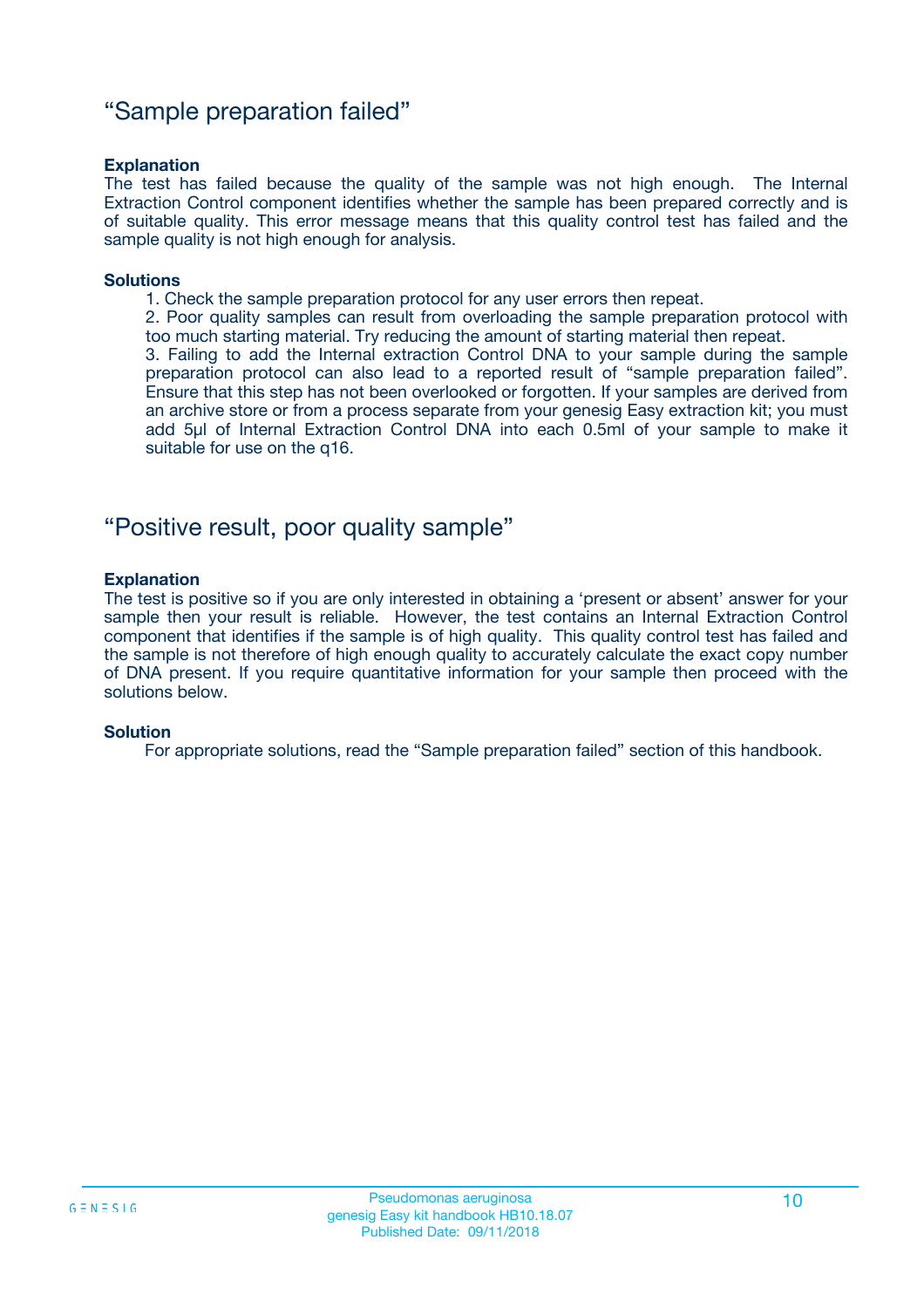### "Test failed"

#### **Explanation**

The test has failed because the Positive Control has not worked. The Positive Control is present to show that all aspects of the test are working correctly together. When this control test fails, the test as a whole is invalidated. This finding indicates that a problem has occurred in the reaction set-up part of the experiment and has nothing to do with sample preparation.

#### **Solutions**

- 1. Check the entire workflow and test set-up to look for any user errors, then repeat the test e.g. have the right colour pipettes and solutions been used with the correct tubes?
- 2. Ensure the positive and negative controls are inserted into the correct wells of your q16.

3. A component of the test may have 'gone off' due to handing errors, incorrect storage or exceeding the shelf life. When you open a new kit, run a simple test to show that changing the kit has solved the problem. Prepare a test which includes only the Positive Control, the Negative Control and one 'mock sample'. For the 'mock sample' add internal control template instead of any sample DNA. If the Positive Control works, the mock sample will now be called as a negative result.

### "Test failed and is contaminated"

#### **Explanation**

The Positive Control is indicating test failure, and the Negative Control is indicating test contamination. Please read the "Test Failed" and "Test contamination" sections of this technical support handbook for a further explanation.

#### **Solution**

For appropriate solutions, read both the "Test failed" and "Test contaminated" sections of this handbook.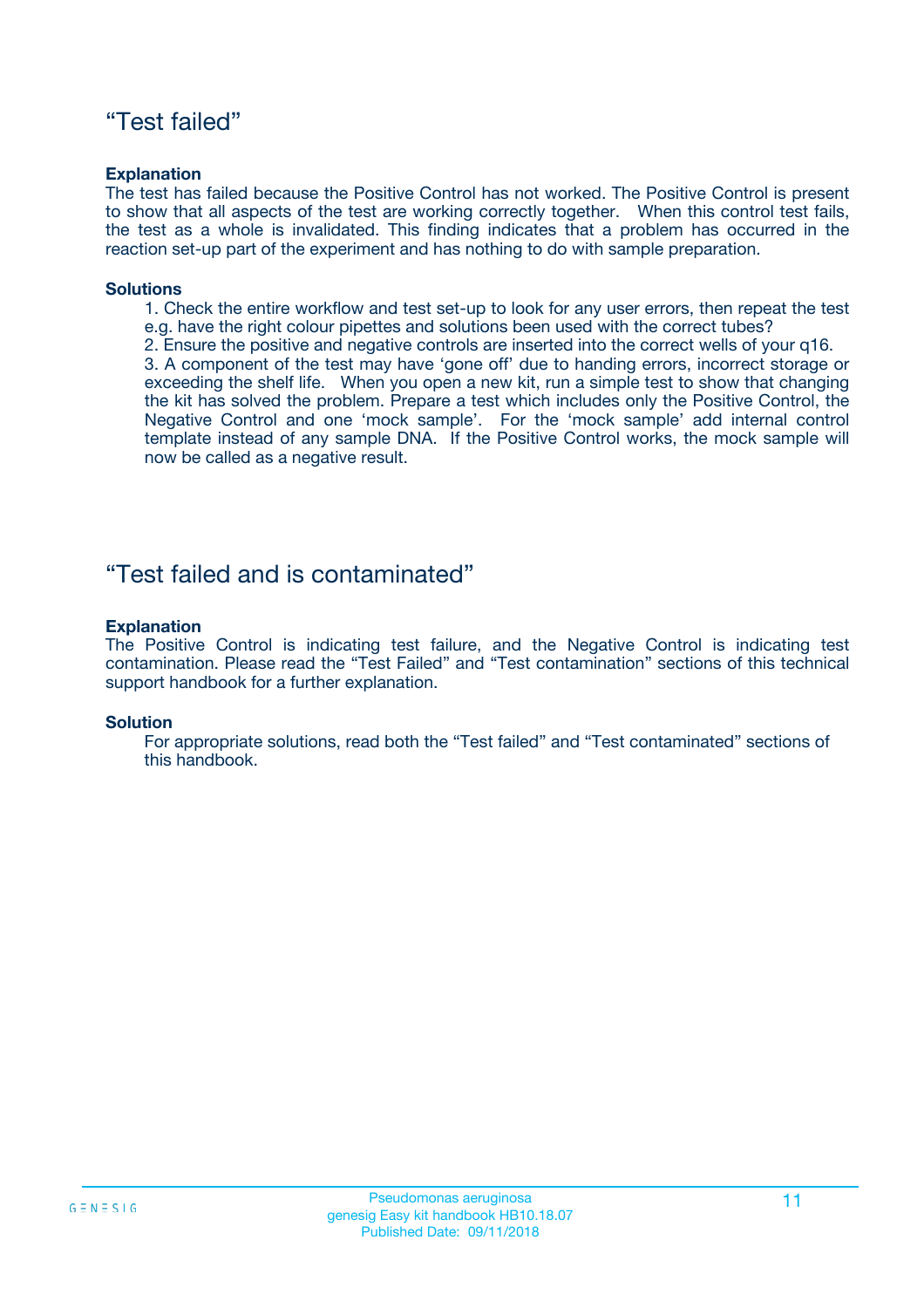## Pseudomonas aeruginosa

Pseudomonas aeruginosa is a Gram-negative, aerobic, rod-shaped bacterium with unipolar motility. An opportunistic human pathogen, P. aeruginosa is also an opportunistic pathogen of plants. P. aeruginosa is the type species of the genus Pseudomonas (Migula 1894).

P. aeruginosa secretes a variety of pigments, including pyocyanin (blue-green), fluorescein (yellow-green and fluorescent, now also known as pyoverdin), and pyorubin (red-brown). King, Ward, and Raney developed Pseudomonas Agar P (aka King A media) for enhancing pyocyanin and pyorubin production and Pseudomonas Agar F (aka King B media) for enhancing fluorescein production.

P. aeruginosa is often preliminarily identified by its pearlescent appearance and grape-like odor in vitro. Definitive clinical identification of P. aeruginosa often includes identifying the production of both pyocyanin and fluorescein as well as its ability to grow at 42°C. P. aeruginosa is capable of growth in diesel and jet fuel, where it is known as a hydrocarbon utilizing microorganism, causing microbial corrosion. It creates dark gellish mats sometimes improperly called "algae" because of their appearance.

Although classified as an aerobic organism, P. aeruginosa is considered by many as a facultative anaerobe as it is well adapted to proliferate in conditions of partial or total oxygen depletion. This organism can achieve anaerobic growth with nitrate as a terminal electron acceptor, and in its absence it is also able to ferment arginine by substrate-level phosphorylation. Adaptation to microaerobic or anaerobic environments is essential for certain lifestyles of P. aeruginosa, like during lung infection in cystic fibrosis patients where thick layers of alginate surrounding bacterial mucoid cells can limit the diffusion of oxygen.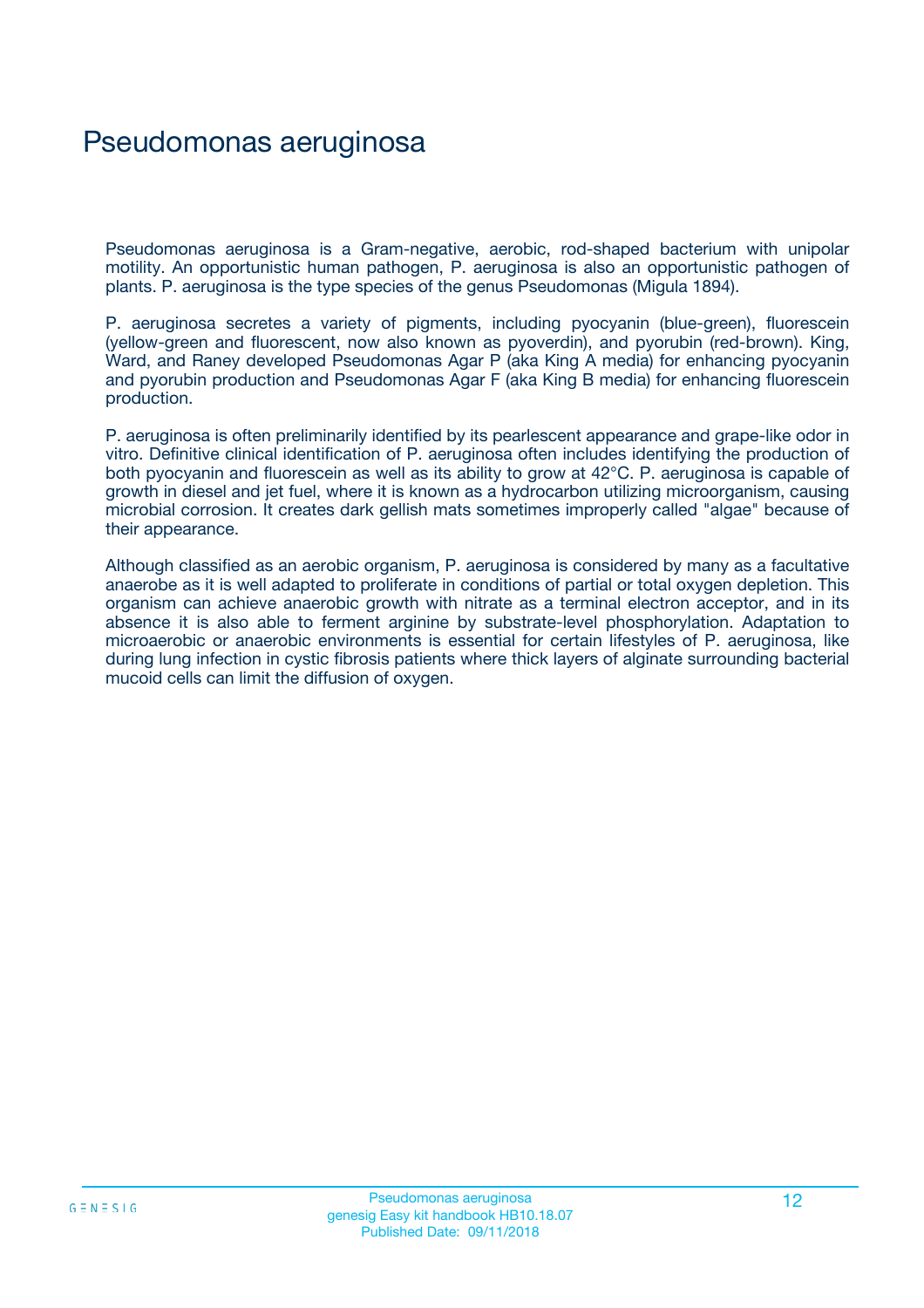## **Specificity**

The Primerdesign genesig Kit for Pseudomonas aeruginosa (P.aeruginosa) genomes is designed for the in vitro quantification of P.aeruginosa genomes. The kit is designed to have a broad detection profile. Specifically, the primers represent 100% homology with over 95% of the NCBI database reference sequences available at the time of design.

The dynamics of genetic variation means that new sequence information may become available after the initial design. Primerdesign periodically reviews the detection profiles of our kits and when required releases new versions.

The target sequence (regA) has previously been shown to be a good genetic marker for H. influenza in other real time PCR based studies (K.E. Shannon et.al. 2008). The primers and probe sequences in this kit have 100% homology with over 95% of reference sequences in the NCBI database based on a comprehensive bioinformatics analysis.

If you require further information, or have a specific question about the detection profile of this kit then please send an e.mail to enquiry@primerdesign.co.uk and our bioinformatics team will answer your question.